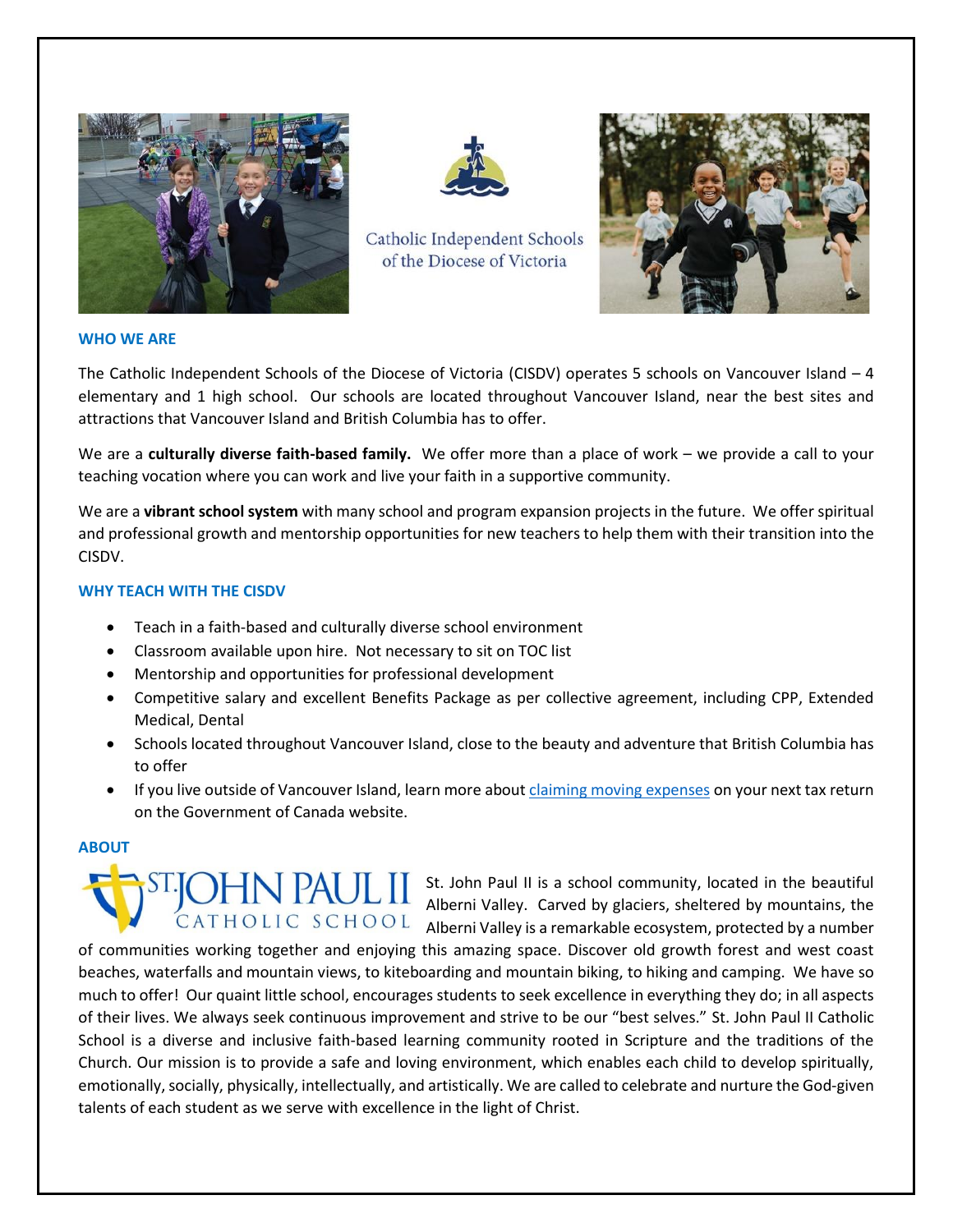*"St. John Paul II is 'the little school that could.' It is a special place that has been built on relationships, dedication, and faith. Situated in the tight-knit 'small-town' community of Port Alberni, the school has been blessed with a dynamic and caring faculty, a supportive and active parent community, and a joyful and engaged student body. Framed by the beauty of Mt. Arrowsmith and the Beaufort Range, St. John Paul II is surrounded by many of the wonders of God's Creation as lakes, rivers, forests, trails, and beaches are all readily accessible. St. John Paul II is an integral part of its community and to Island Catholics Schools as a whole and I feel most fortunate to be a contributing member and, as such, privy to the wonderful opportunities the school and community provide." - Toban, Grade 3/4*

# **JOB DESCRIPTION**

Our hardworking and dedicated staff support a student population of 108 students from kindergarten to Grade 7.

Primary Teacher (1.0 FTE) Start Date: September 1, 2022

Questions regarding this job posting may be directed to Rachelle Warman, Principal, a[t rwarman@cisdv.bc.ca](mailto:rwarman@cisdv.bc.ca)

### **APPLICATION PROCESS**

- 1. Create your [Make a Future profile](https://cisdv-makeafuture.simplication.com/WLSBLogin.aspx)
- 2. Complete and add all required application documents to your profile (see below)
- 3. Apply to this job posting

Please note that while all applications will be reviewed, only short-listed candidates will be contacted for an interview.

**Did you know?** If you are currently an education student graduating in 2022, you can upload your documents as you receive them and still apply for this job posting.

### **REQUIRED APPLICATION DOCUMENTS**

- BC Teaching Certificate [\(http://teacherregulation.gov.bc.ca\)](http://teacherregulation.gov.bc.ca/)
- Resume
- Cover Letter
- Proof of Eligibility to Work in Canada (Canadian Birth Certificate, Canadian Citizenship Card, Permanent Residence, etc.)
- Baptismal Certificate (if applicable)
- Marriage Certificate (if applicable)
- University Transcripts
- Most Recent Teacher Evaluation
- Philosophy of Education
- Two Recent Reference Letters (Professional & Character)
- Employee Declaration Form [\(https://www.cisdv.bc.ca/employment-opportunities.php\)](https://www.cisdv.bc.ca/employment-opportunities.php)
- Verification of Teaching Experience
- Pastoral Reference (if Catholic) [\(https://www.cisdv.bc.ca/employment-opportunities.php\)](https://www.cisdv.bc.ca/employment-opportunities.php)

For the Pastoral Reference (for Catholic Applicants) please download the form, provide to your Pastor for signing, and have them submit directly to [info@cisdv.bc.ca](mailto:info@cisdv.bc.ca)